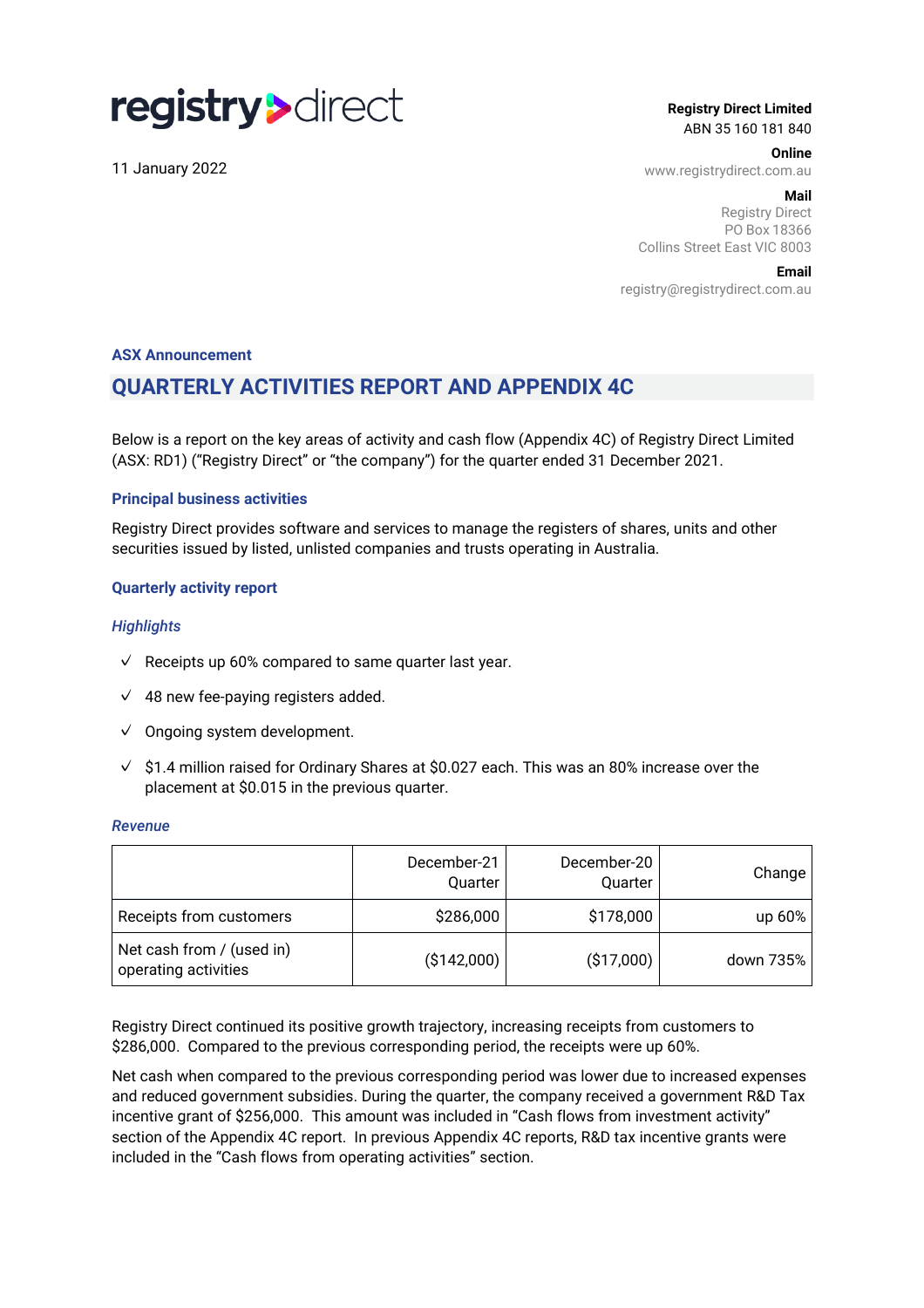#### *Sales*

Registry Direct, over the December 2021 quarter, added a net 48 new fee-paying registers to its business. This continues the strong growth of previous quarters.



The following chart shows customer acquisition over time.

#### *Product development*

Registry Direct is committed to continuing enhancing its leading-edge registry technology platform. Over the quarter upgrades and improvements were:

- ✓ **Multifactor authentication.** To provide enhanced security to our customers we implemented multifactor authentication for both issuer users and investor users. The multifactor recipe used for issuer users is token based and requires mandatory enrollment whereas the investor user recipe is a step-up style SMS based challenge and is only required for certain operations.
- ✓ **CHESS replacement project.** The ASX in the process of replacing their current CHESS system with a more modern pub/sub, blockchain backed alternative. Our major focus during this quarter has been on building out the integration into this new CHESS replacement system to ensure our listed customers experience a smooth transition when the migration cutover takes place in 2022.
- ✓ **Miscellaneous product improvements.** Based on feedback from customers, a range of different product improvements were made, including: the ability to download holding statements in bulk as individual PDF files; a guided product tour for newly activated issuers which shows how to manage outbound communications; the ability to order securities in the CAP table and in holding statements; design improvements to share certificates; inclusion of an example data set to the investor import spreadsheet template.
- ✓ **Bug fixes.** Various bug fixes were made based on customer bug reports and feedback as well as proactive error detection.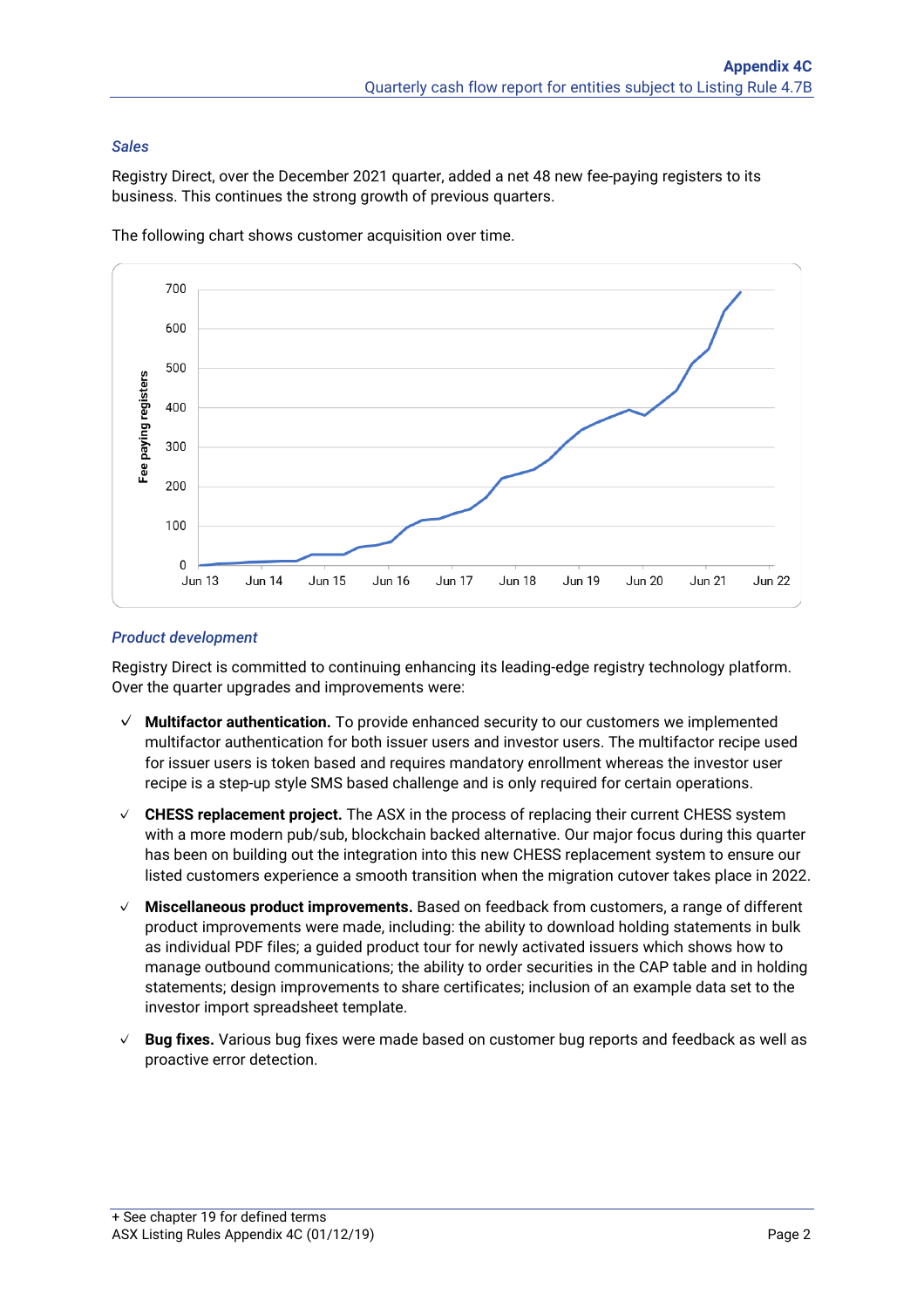#### *Expenditure*

The table below provides a breakdown of the operating expenses of Registry Direct over the quarter ended 31 December 2021 and the previous three quarters.

| <b>Operating Expenses</b>       | <b>Dec-21</b> | $Sep-21$  | <b>Jun-21</b> | <b>Mar-21</b> |
|---------------------------------|---------------|-----------|---------------|---------------|
| <b>Administration costs</b>     | \$70,715      | \$142,387 | \$126,603     | \$74,318      |
| Employee costs                  | \$407,275     | \$389,384 | \$386,636     | \$351,126     |
| Occupancy costs                 | \$2,788       | \$18,400  | \$10,160      | \$1,670       |
| Other Expenses                  | \$1,294       | \$406     | \$128         | $-$ \$1       |
| <b>Total Operating Expenses</b> | \$482,071     | \$550,576 | \$523,527     | \$427,113     |

Included within the total operating expenses were \$110,000 of related party expenses in the quarter ended 31 December 2021 as detailed in the attached Appendix 4C. All of the related party expenses were for director remuneration and salaries for parties associated with the directors. There were no other related party expenses.

#### *Capital Management*

During the quarter, Registry Direct raised \$1,413,000 by way of a placement of Ordinary Shares at \$0.027 each.

Additionally, as previously announced each of Ian (Steuart) Roe and Scott Beeton, both directors of Registry Direct, invested \$100,000 for Ordinary Shares at \$0.015 each. These investments were subject to shareholder approval at the Registry Direct Annual General Meeting held on 28 October 2021.

These capital raisings further strengthen the balance sheet of the firm and will assist the business in implementing its organic and inorganic growth strategies.

#### *COVID-19 Pandemic*

Lockdowns imposed due to the COVID-19 pandemic are presenting a number of logistical challenges to the growth of the business. The business continues to make online sales and meet the needs of customers but business development activities are still being constrained.

#### *Outlook*

The board of Registry Direct is focused on driving shareholder value through growth. The firm's organic growth strategy is working as evidenced through successive year on year client and revenue growth. Additionally, the board continues to explore inorganic acquisition opportunities to further diversify and grow the business.

This announcement was authorised for release to the market by the board of Registry Direct Limited.

#### **For further information, please contact:**



Mr Steuart Roe Managing Director enquiries@registrydirect.com.au



Ms Sophie Bradley Investor Relations Executive IR@reachmarkets.com.au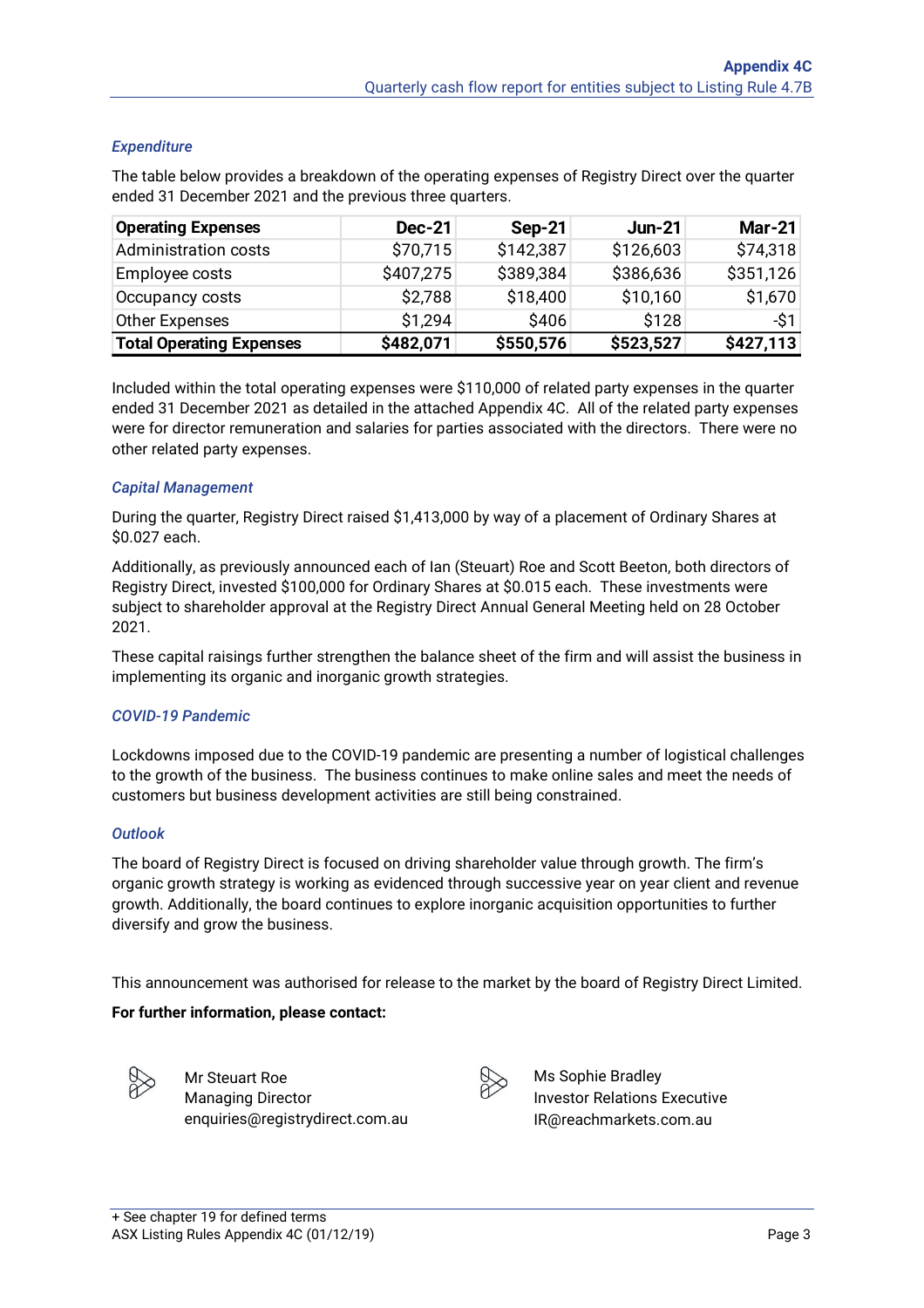## **Appendix 4C**

# **Quarterly cash flow report for entities subject to Listing Rule 4.7B**

#### **Name of entity**

| Registry Direct Limited |                                   |  |
|-------------------------|-----------------------------------|--|
| ABN                     | Quarter ended ("current quarter") |  |
| 35 160 181 840          | 31 December 2021                  |  |

|     |                   | <b>Consolidated statement of cash flows</b>        | <b>Current quarter</b><br>\$A'000 | Year to date (6<br>months)<br>\$A'000 |
|-----|-------------------|----------------------------------------------------|-----------------------------------|---------------------------------------|
| 1.  |                   | <b>Cash flows from operating activities</b>        |                                   |                                       |
| 1.1 |                   | Receipts from customers                            | 286                               | 607                                   |
| 1.2 | Payments for      |                                                    |                                   |                                       |
|     |                   | (a) research and development                       |                                   |                                       |
|     | (b)               | product manufacturing and<br>operating costs       |                                   |                                       |
|     | (c)               | advertising and marketing                          |                                   |                                       |
|     | (d)               | leased assets                                      |                                   |                                       |
|     | (e)               | staff costs (excluding capitalised IT<br>salaries) | (306)                             | (532)                                 |
|     | (f)               | administration and corporate costs                 | (119)                             | (288)                                 |
| 1.3 |                   | Dividends received (see note 3)                    |                                   |                                       |
| 1.4 | Interest received |                                                    |                                   |                                       |
| 1.5 |                   | Interest and other costs of finance paid           | (3)                               | (6)                                   |
| 1.6 |                   | Income taxes paid                                  |                                   |                                       |
| 1.7 |                   | Government grants and tax incentives               |                                   |                                       |
| 1.8 |                   | Other (sundry income)                              |                                   |                                       |
| 1.9 |                   | Net cash from / (used in) operating activities     | (142)                             | (218)                                 |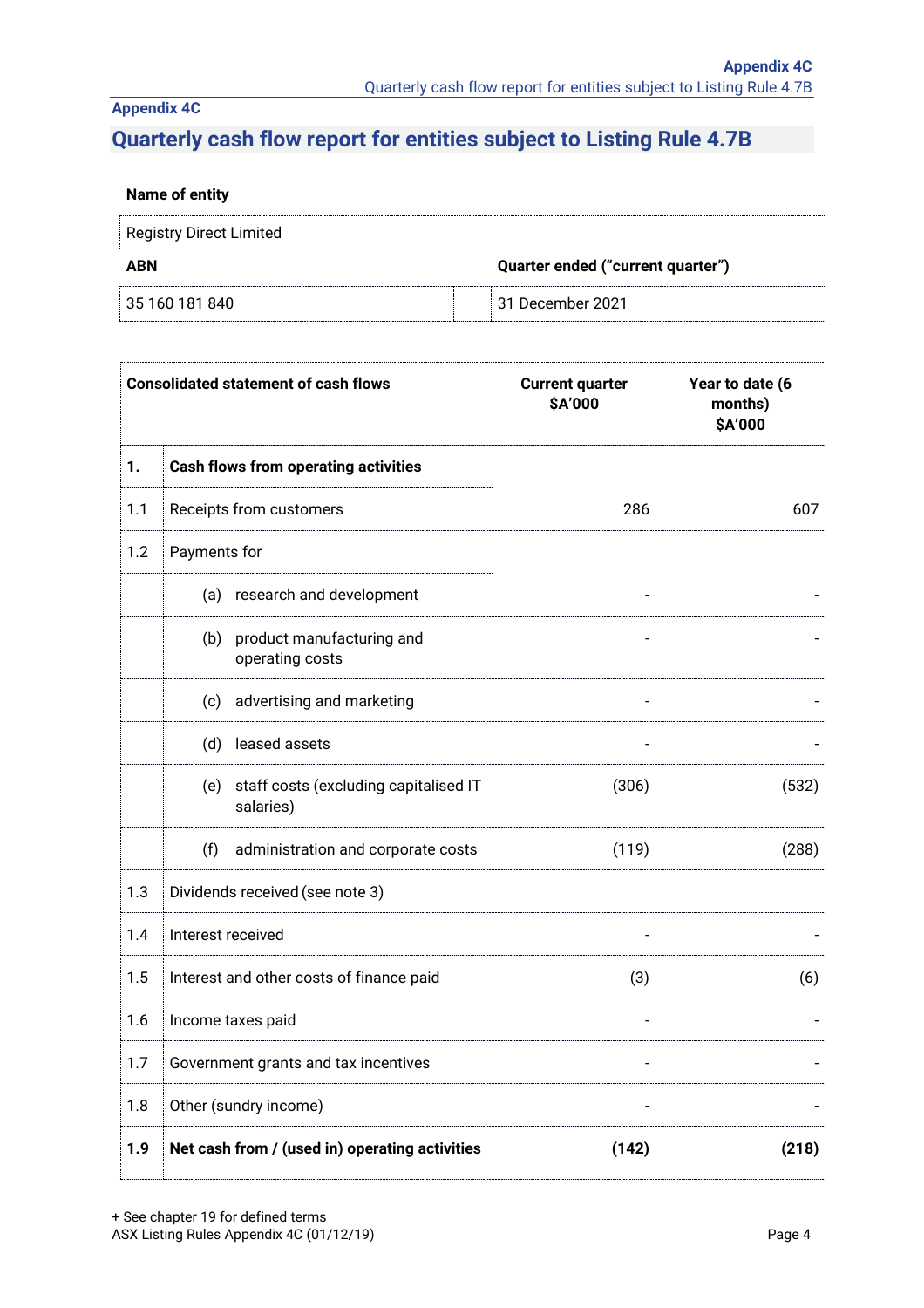**Appendix 4C**

Quarterly cash flow report for entities subject to Listing Rule 4.7B

|     | <b>Consolidated statement of cash flows</b>                                     | <b>Current quarter</b><br>\$A'000 | Year to date (6<br>months)<br>\$A'000 |
|-----|---------------------------------------------------------------------------------|-----------------------------------|---------------------------------------|
| 2.  | <b>Cash flows from investing activities</b>                                     |                                   |                                       |
| 2.1 | Payments to acquire:                                                            |                                   |                                       |
|     | entities<br>(a)                                                                 |                                   |                                       |
|     | (b) businesses                                                                  |                                   |                                       |
|     | (c) property, plant and equipment                                               |                                   |                                       |
|     | (d) investments                                                                 |                                   |                                       |
|     | intellectual property<br>(e)                                                    |                                   |                                       |
|     | (f)<br>other non-current assets                                                 |                                   |                                       |
| 2.2 | Proceeds from disposal of:                                                      |                                   |                                       |
|     | entities<br>(a)                                                                 |                                   |                                       |
|     | (b) businesses                                                                  |                                   |                                       |
|     | (c) property, plant and equipment                                               |                                   |                                       |
|     | (d) investments                                                                 |                                   |                                       |
|     | (e)<br>intellectual property                                                    |                                   |                                       |
|     | (f)<br>other non-current assets                                                 |                                   |                                       |
| 2.3 | Cash flows from loans to other entities                                         |                                   |                                       |
| 2.4 | Dividends received (see note 3)                                                 |                                   |                                       |
| 2.5 | Other (net of R&D refund and capitalised IT<br>salaries / IT development costs) | 162                               | 76                                    |
| 2.6 | Net cash from / (used in) investing<br>activities                               | 162                               | 76                                    |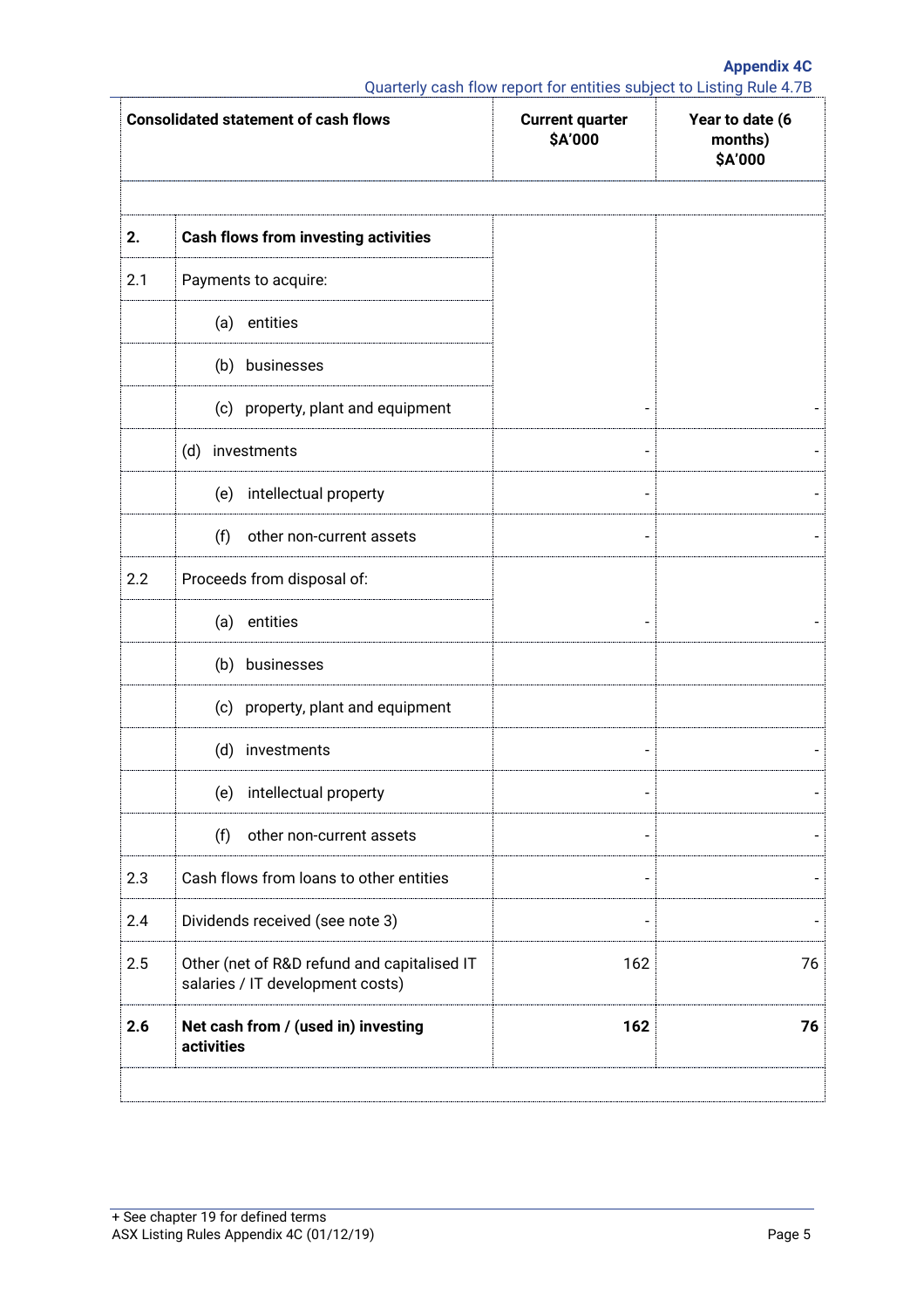**Appendix 4C** Quarterly cash flow report for entities subject to Listing Rule 4.7B

|      | <b>Consolidated statement of cash flows</b>                                                   | <b>Current quarter</b><br>\$A'000 | Year to date (6<br>months)<br>\$A'000 |
|------|-----------------------------------------------------------------------------------------------|-----------------------------------|---------------------------------------|
| 3.   | <b>Cash flows from financing activities</b>                                                   |                                   |                                       |
| 3.1  | Proceeds from issues of equity securities<br>(excluding convertible debt securities)          | 1,613                             | 2,113                                 |
| 3.2  | Proceeds from issue of convertible debt<br>securities                                         |                                   |                                       |
| 3.3  | Proceeds from exercise of share options                                                       |                                   |                                       |
| 3.4  | Transaction costs related to issues of<br>equity securities or convertible debt<br>securities | (85)                              | (400)                                 |
| 3.5  | Proceeds from borrowings                                                                      |                                   |                                       |
| 3.6  | Repayment of borrowings                                                                       | (8)                               | (17)                                  |
| 3.7  | Transaction costs related to loans and<br>borrowings                                          |                                   |                                       |
| 3.8  | Dividends paid                                                                                |                                   |                                       |
| 3.9  | Other (provide details if material)                                                           | (4)                               | (7)                                   |
| 3.10 | Net cash from / (used in) financing<br>activities                                             | 1,516                             | 1,690                                 |
| 4.   | Net increase / (decrease) in cash and cash<br>equivalents for the period                      |                                   |                                       |
| 4.1  | Cash and cash equivalents at beginning of<br>period                                           | 1,330                             | 1.318                                 |
| 4.2  | Net cash from / (used in) operating<br>activities (item 1.9 above)                            | (142)                             | (218)                                 |
| 4.3  | Net cash from / (used in) investing activities<br>(item 2.6 above)                            | 162                               | 76                                    |
| 4.4  | Net cash from / (used in) financing<br>activities (item 3.10 above)                           | 1,516                             | 1,690                                 |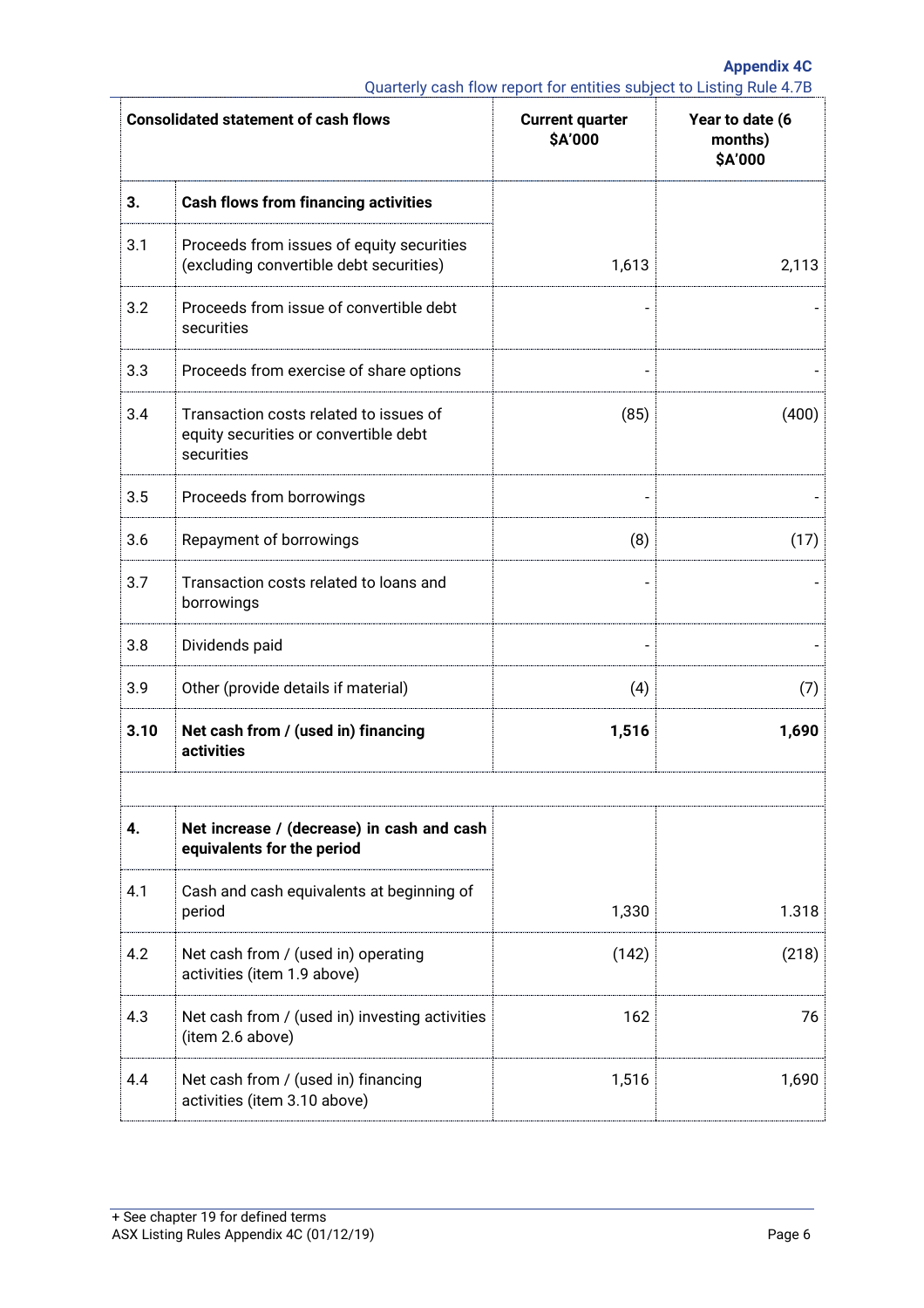**Appendix 4C** Quarterly cash flow report for entities subject to Listing Rule 4.7B

|     | <b>Consolidated statement of cash flows</b>          | <b>Current quarter</b><br><b>\$A'000</b> | Year to date (6<br>months)<br><b>\$A'000</b> |
|-----|------------------------------------------------------|------------------------------------------|----------------------------------------------|
| 4.5 | Effect of movement in exchange rates on<br>cash held |                                          |                                              |
| 4.6 | Cash and cash equivalents at end of period           | 2,866                                    | 2,866                                        |

| 5.  | Reconciliation of cash and cash equivalents<br>at the end of the quarter (as shown in the<br>consolidated statement of cash flows) to<br>the related items in the accounts | <b>Current quarter</b><br>\$A'000 | <b>Previous quarter</b><br><b>SA'000</b> |
|-----|----------------------------------------------------------------------------------------------------------------------------------------------------------------------------|-----------------------------------|------------------------------------------|
| 5.1 | <b>Bank balances</b>                                                                                                                                                       | 2,866                             | 1,330                                    |
| 5.2 | Call deposits                                                                                                                                                              |                                   |                                          |
| 5.3 | <b>Bank overdrafts</b>                                                                                                                                                     | $\qquad \qquad$                   |                                          |
| 5.4 | Other (provide details)                                                                                                                                                    |                                   |                                          |
| 5.5 | Cash and cash equivalents at end of quarter<br>(should equal item 4.6 above)                                                                                               | 2,866                             | 1,330                                    |

| 6.  | Payments to related parties of the entity and their associates                             | <b>Current quarter</b><br><b>SA'000</b> |
|-----|--------------------------------------------------------------------------------------------|-----------------------------------------|
| 6.1 | Aggregate amount of payments to related parties and their<br>asociates included in item 1  | 110                                     |
| 6.2 | Aggregate amount of payments to related parties and their<br>associates included in item 2 |                                         |

Note: if any amounts are shown in items 6.1 or 6.2, your quarterly activity report must include a description of, and an explanation for, such payments

Cash payments to the following:

- Executive and non-executive Director remuneration (including superannuation); and
- Associates salaries (including superannuation).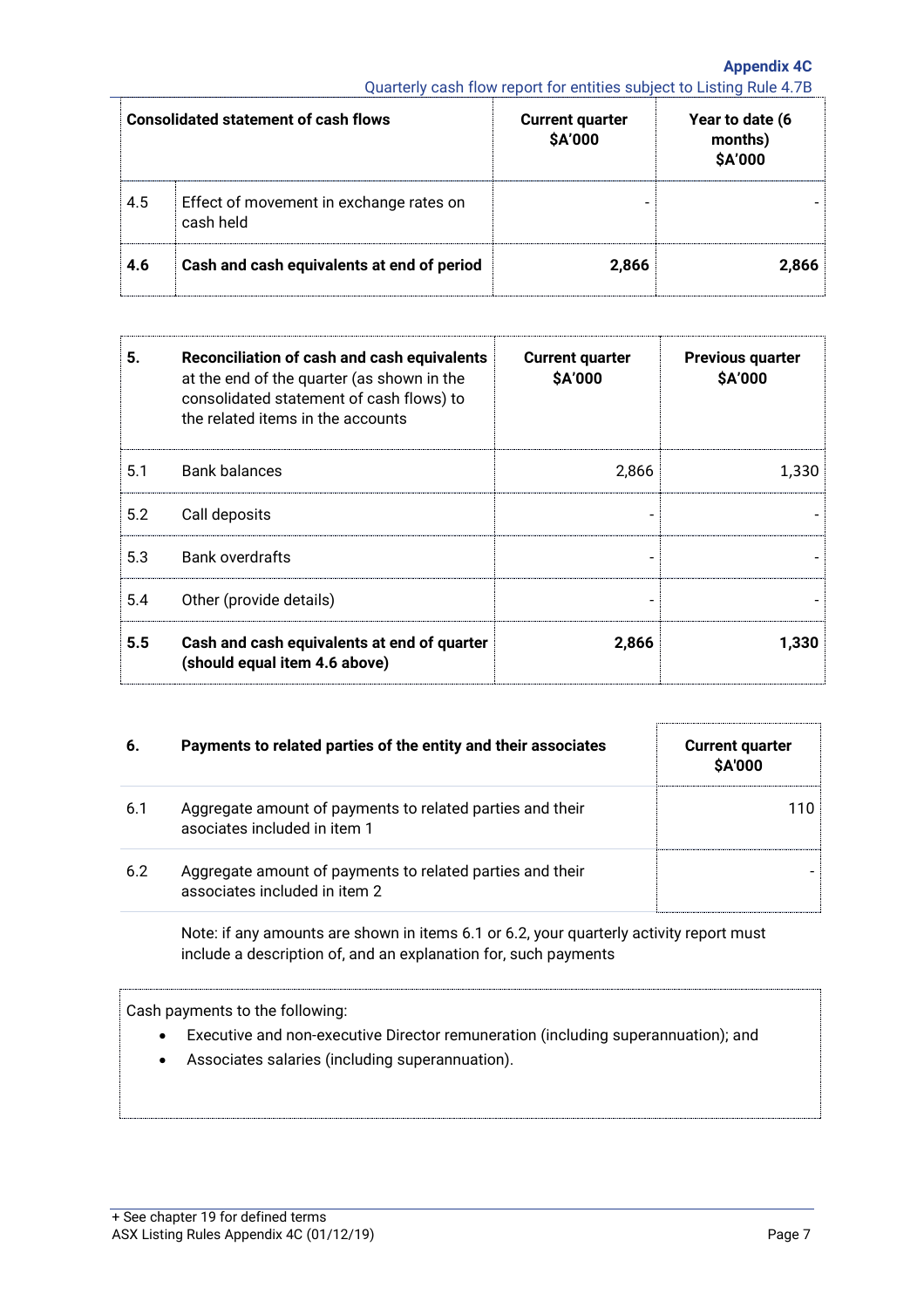**Appendix 4C** Quarterly cash flow report for entities subject to Listing Rule 4.7B

| 7.  | <b>Financing facilities available</b><br>Note: the term "facility' includes all forms of<br>financing arrangements available to the<br>entity.<br>Add notes as necessary for an understanding<br>of the sources of finance available to the<br>entity. | <b>Total facility amount</b><br>at quarter end<br><b>SA'000</b> | Amount drawn at<br>quarter end<br>\$A'000 |
|-----|--------------------------------------------------------------------------------------------------------------------------------------------------------------------------------------------------------------------------------------------------------|-----------------------------------------------------------------|-------------------------------------------|
| 7.1 | Loan facilities                                                                                                                                                                                                                                        | 6                                                               | 6                                         |
| 7.2 | Credit standby arrangements                                                                                                                                                                                                                            |                                                                 |                                           |
| 7.3 | Other (please specify)                                                                                                                                                                                                                                 |                                                                 |                                           |
| 7.4 | <b>Total Financing Facilities</b>                                                                                                                                                                                                                      | 6                                                               | 6                                         |
| 7.5 | Unused financing facilities available at quarter end                                                                                                                                                                                                   |                                                                 | 0                                         |

7.6 Include in the box below a description of each facility above, including the lender, interest rate, maturity date and whether it is secured or unsecured. If any additional financing facilities have been entered into or are proposed to be entered into after quarter end, include a note providing details of those facilities as well.

| Lender 1: Elantis Premium Funding | Lender $2: n/a$ |
|-----------------------------------|-----------------|
| Amount: \$6,025                   |                 |
| Interest Rate: 7.52% p.a.         |                 |
| Maturity Date: 31 May 2022        |                 |
| Unsecured Loan                    |                 |
|                                   |                 |

| 8.  | Estimated cash available for future operating activities                     | <b>\$A'000</b> |
|-----|------------------------------------------------------------------------------|----------------|
| 8.1 | Net cash from / (used in) operating activities (Item 1.9)                    | (142)          |
| 8.2 | Cash and cash equivalents at quarter end (Item 4.6)                          | 2,866          |
| 8.3 | Unused finance facilities available at quarter end (Item 7.5)                |                |
| 8.4 | Total available funding (Item $8.2 +$ Item $8.3$ )                           | 2.866          |
| 8.5 | Estimated quarters of funding available (Item 8.4 divided by<br>Item $8.1$ ) | 20             |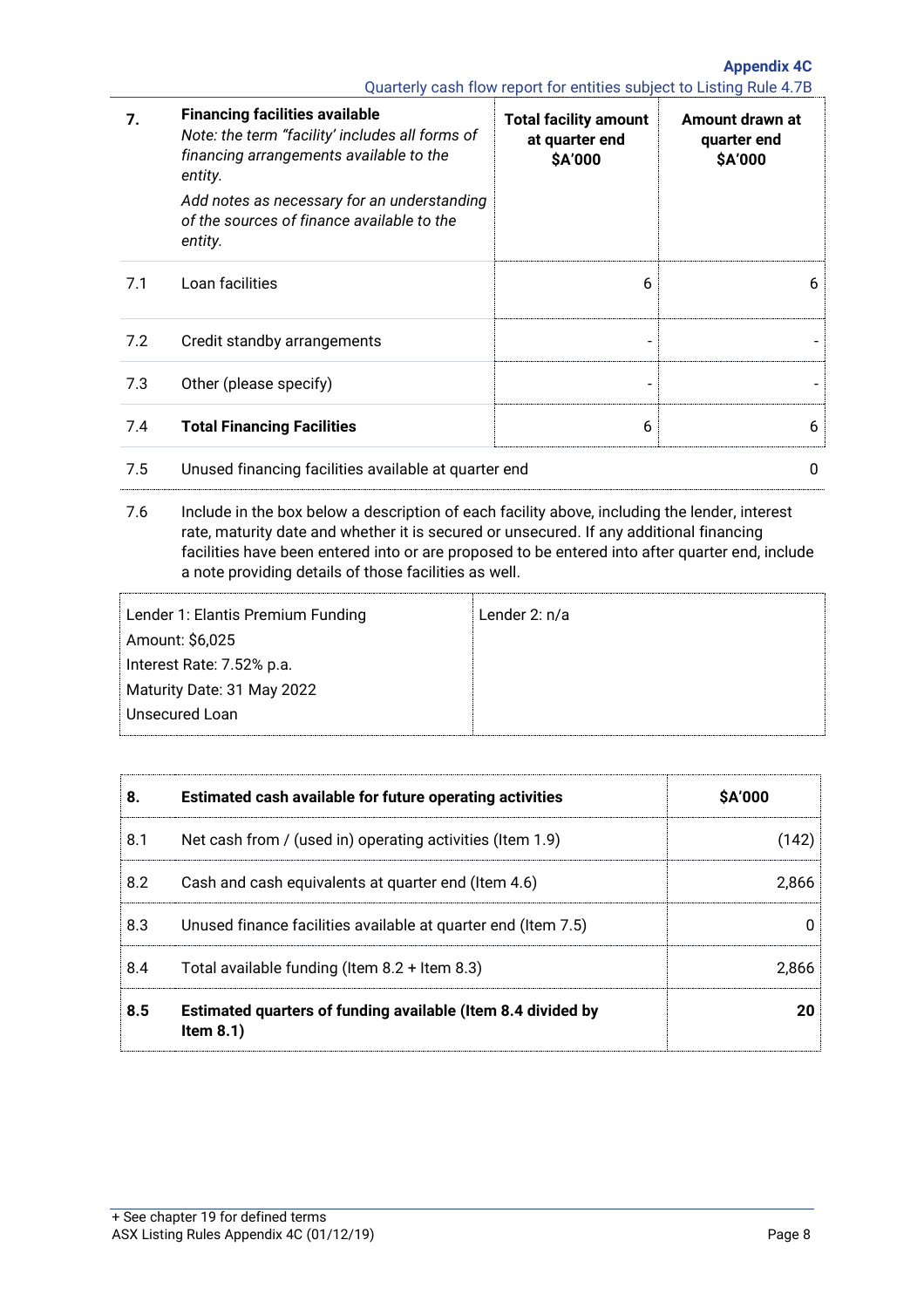|     |                                                                                         | Quarterly cash flow report for entities subject to Listing Rule 4.7B                                                                                                                                                   |
|-----|-----------------------------------------------------------------------------------------|------------------------------------------------------------------------------------------------------------------------------------------------------------------------------------------------------------------------|
| 8.6 | If Item 8.5 is less than 2 quarters, please provide answers to the following questions: |                                                                                                                                                                                                                        |
|     | 1.                                                                                      | Does the entity expect that it will continue to have the current level of net<br>operating cash flows for the time being and, if not, why not?                                                                         |
|     | n/a                                                                                     |                                                                                                                                                                                                                        |
|     | 2.                                                                                      | Has the entity taken any steps, or does it propose to take any steps, to raise<br>further cash to fund its operations and, if so, what are those steps and how<br>likely does it believe that they will be successful? |
|     | n/a                                                                                     |                                                                                                                                                                                                                        |
|     | 3.                                                                                      | Does the entity expect to be able to continue its operations and to meet its<br>business objectives and, if so, on what basis?                                                                                         |
|     | n/a                                                                                     |                                                                                                                                                                                                                        |
|     |                                                                                         |                                                                                                                                                                                                                        |

#### **Compliance statement**

- 1 This statement has been prepared in accordance with accounting standards and policies which comply with Listing Rule 19.11A.
- 2 This statement gives a true and fair view of the matters disclosed.

Date: 11 January 2022

Authorised by: By the board

#### **Notes**

- 1. This quarterly cash flow report and the accompanying activity report provide a basis for informing the market about the entity's activities for the past quarter, how they have been financed and the effect this has had on its cash position. An entity that wishes to disclose additional information over and above the minimum required under the Listing Rules is encouraged to do so.
- 2. If this quarterly cash flow report has been prepared in accordance with Australian Accounting Standards, the definitions in, and provisions of, AASB 107: Statement of Cash Flows apply to this report. If this quarterly cash flow report has been prepared in accordance with other accounting standards agreed by ASX pursuant to Listing Rule 19.11A, the corresponding equivalent standard applies to this report.
- 3. Dividends received may be classified either as cash flows from operating activities or cash flows from investing activities, depending on the accounting policy of the entity.
- 4. If this report has been authorised for release to the market by your board of directors, you can insert here: "By the board". If it has been authorised for release to the market by a committee of your board of directors, you can insert here: "By the [name of board committee – eg Audit and

**Appendix 4C**